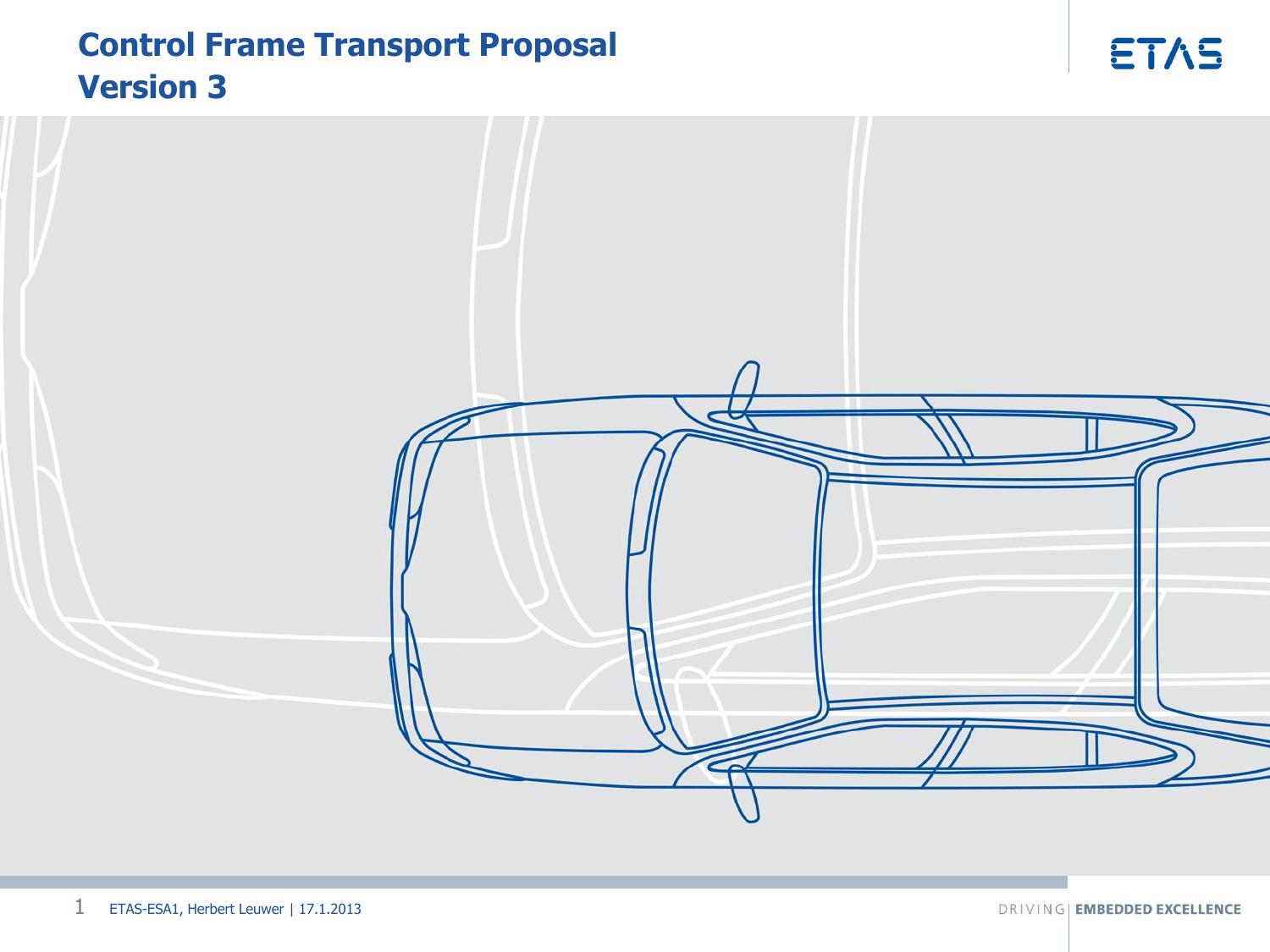# AVTP Control Streams – Basic Paradigms

- − AVTP control streams extend automotive busses CAN, FlexRay and LIN using "virtual busses"
- − Tunneling of automotive control frames via AVTP can viewed from an ECU perspective as a "virtual automotive bus link layer"
- − The "virtual link layer" emulates the "standard" or "physical link layer" behavior:
	- 1. native multicast medium rules
		- 1.1 Sender presents it's data based on a frame ID to every node on the bus.
			- map incoming automotive bus frame ID to AVTP stream (Ethernet multicast group address + stream ID).
		- 1.2 Receiver decides by frame ID filters which frames to process.
			- $-$  subscribe to AVTP stream (Listener, Ethernet multicast group address  $+$  stream ID)
			- filter desired automotive bus frame IDs
	- 2. bus specific media access control rules
		- 2.1 Must be handled in the physical link layer at the wire's receive end (tunnel exit)
			- CAN: priority based medium access (CSMA)
			- $-$  FLX: flexible time division multiplex  $+$  dynamic time slots (FTDMA)
			- $-$  LIN: single master, delegated sender token
		- 2.2 Ensure that the congestion occurs only at the receive end of the "virtual bus". Priority inversion is a congestion phenomena and is handled at the receive side of the "virtual bus".
			- Provide sufficient Ethernet stream bandwidth
			- Provide sufficient media specific buffers at the receive side of the "virtual bus" to avoid priority inversion.

 $F^T \wedge F$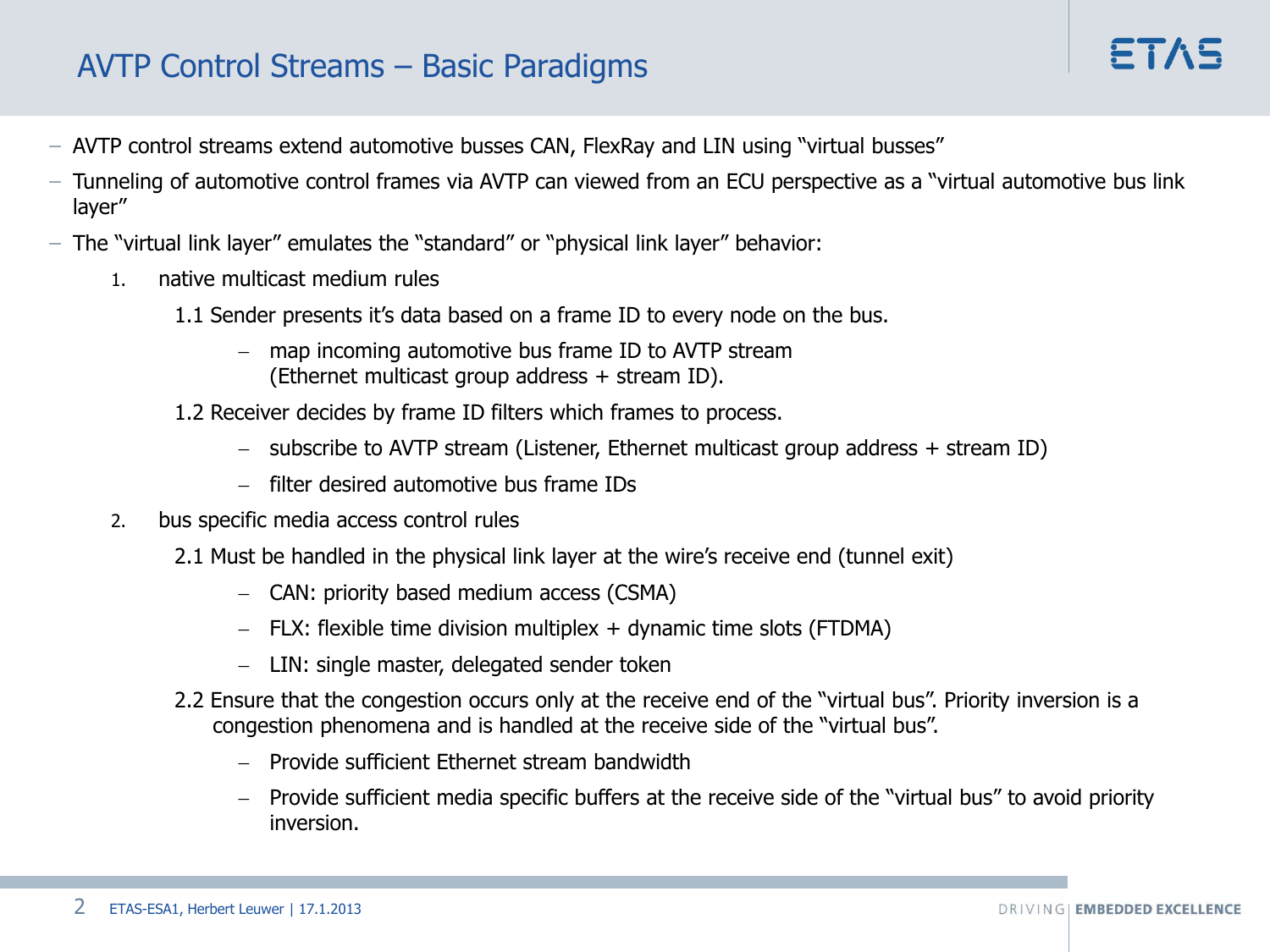# ETAS

# AVTP Control Streams – Basic Paradigms

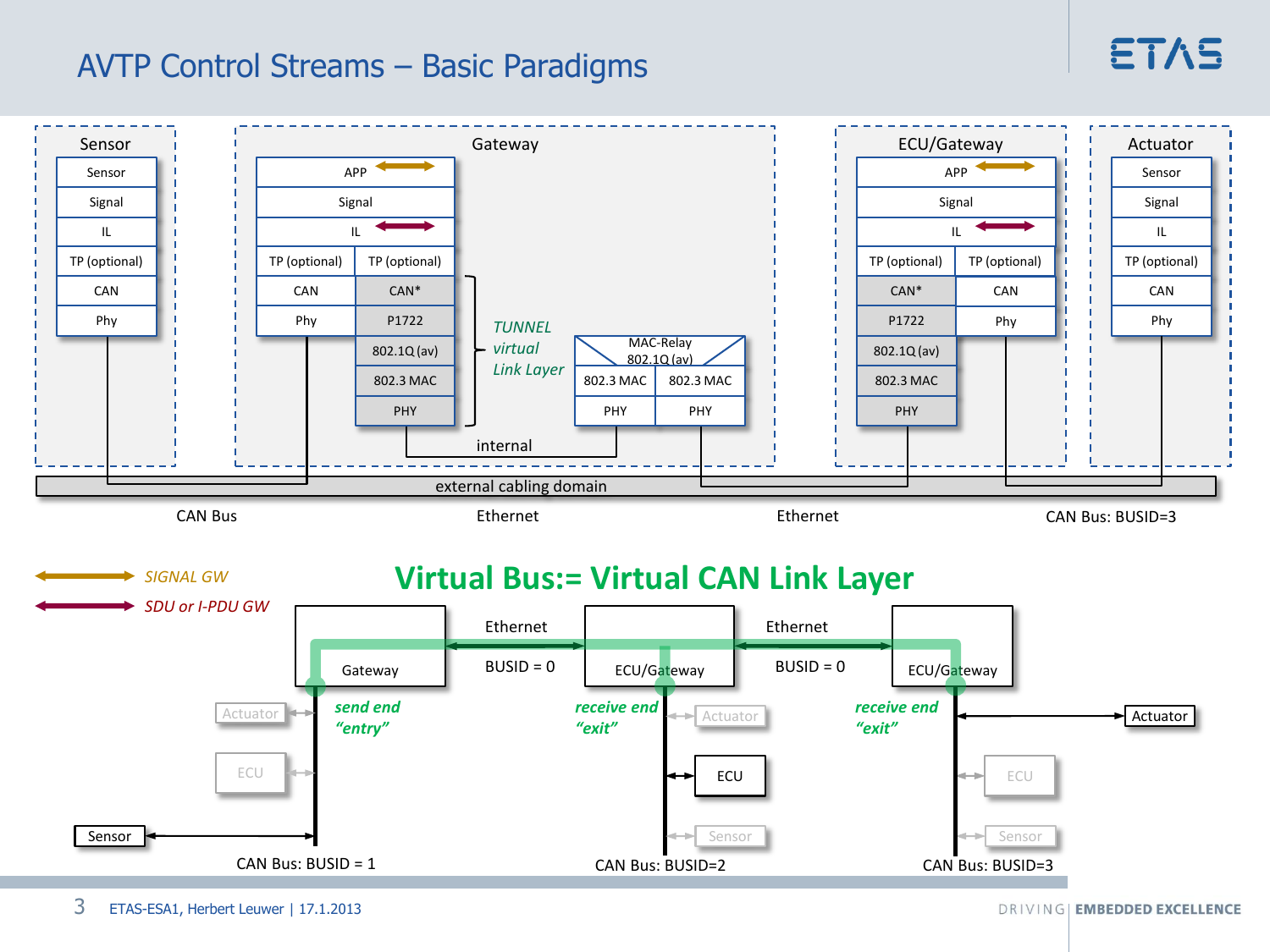## − **Message Passing Gateway (section 10.3.1)**

- − The current address mapping defines direct station addressing and a default gateway approach similar to IP for routing automotive control frames. This contradicts to automotive bus paradigms where a message is principally exposed to multiple potential receivers (also gateways).
- − **Proposed Change:** Remove mapping parameter Dest Bus Id. Replace mapping parameter Dest MAC by traffic descriptor, where the traffic descriptor describes the Ethernet transport mechanism, e.g. the multicast AVTP stream, a unicast destination MAC address or even IP based transport mechanisms.

## − **Data Encapsulation Gateway (section 10.3.2)**

- − The current standard version states that no message map is required. However, the automotive bus paradigms require to distribute a single bus towards multiple destination busses.
- − **Proposed Change:** Provide the possibility to map the source bus to a traffic descriptor similar to the message passing gateway, e.g. the multicast AVTP stream, a unicast destination MAC address of a peer gateway or even IP based transport mechanisms.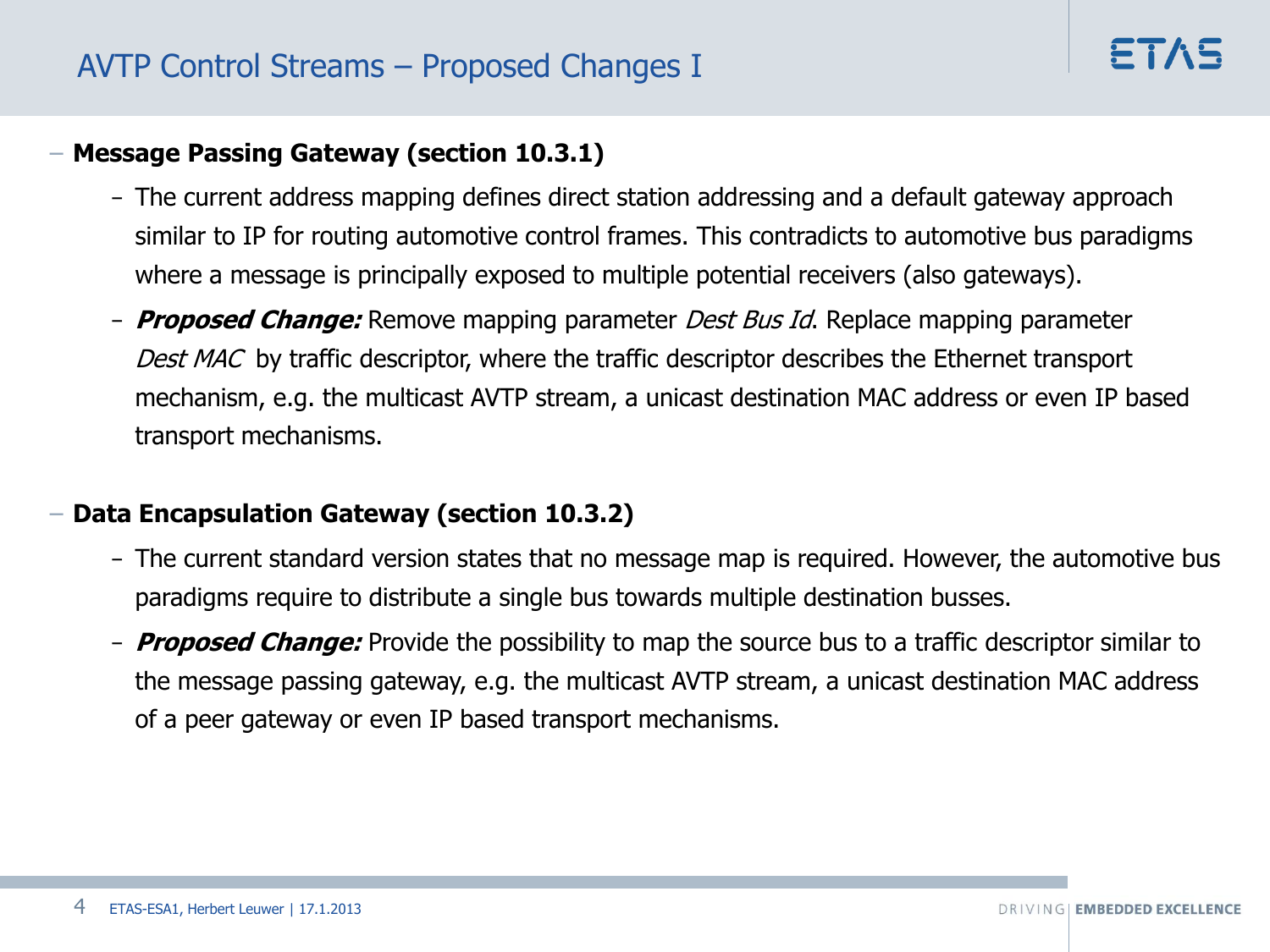#### − **Minimize Assembly Latency**

- − Collecting multiple automotive control frames into a single AVTP transport frame produces latency (need to wait for serialized frames)
- − Allow to collect automotive control frames from MULTIPLE busses of the SAME type into a SINGLE AVTP transport frame. This is already covered by current P1722a.
- − **Proposed Change:** Include field protocol type into EACH single control frame message TLV.
	- Extend P1722a to collect control frames from MULTIPLE busses of ANY type into a SINGLE AVTP transport frame. This is not yet covered by current P1722a.

#### − **Field Message Time Stamp**

- − P1722a-D2 defined a single message time stamp for all control frame message TLVs. This is not meaningful.
- − This has already be included in newest P1722a proposal (2012-07-30).

FTA-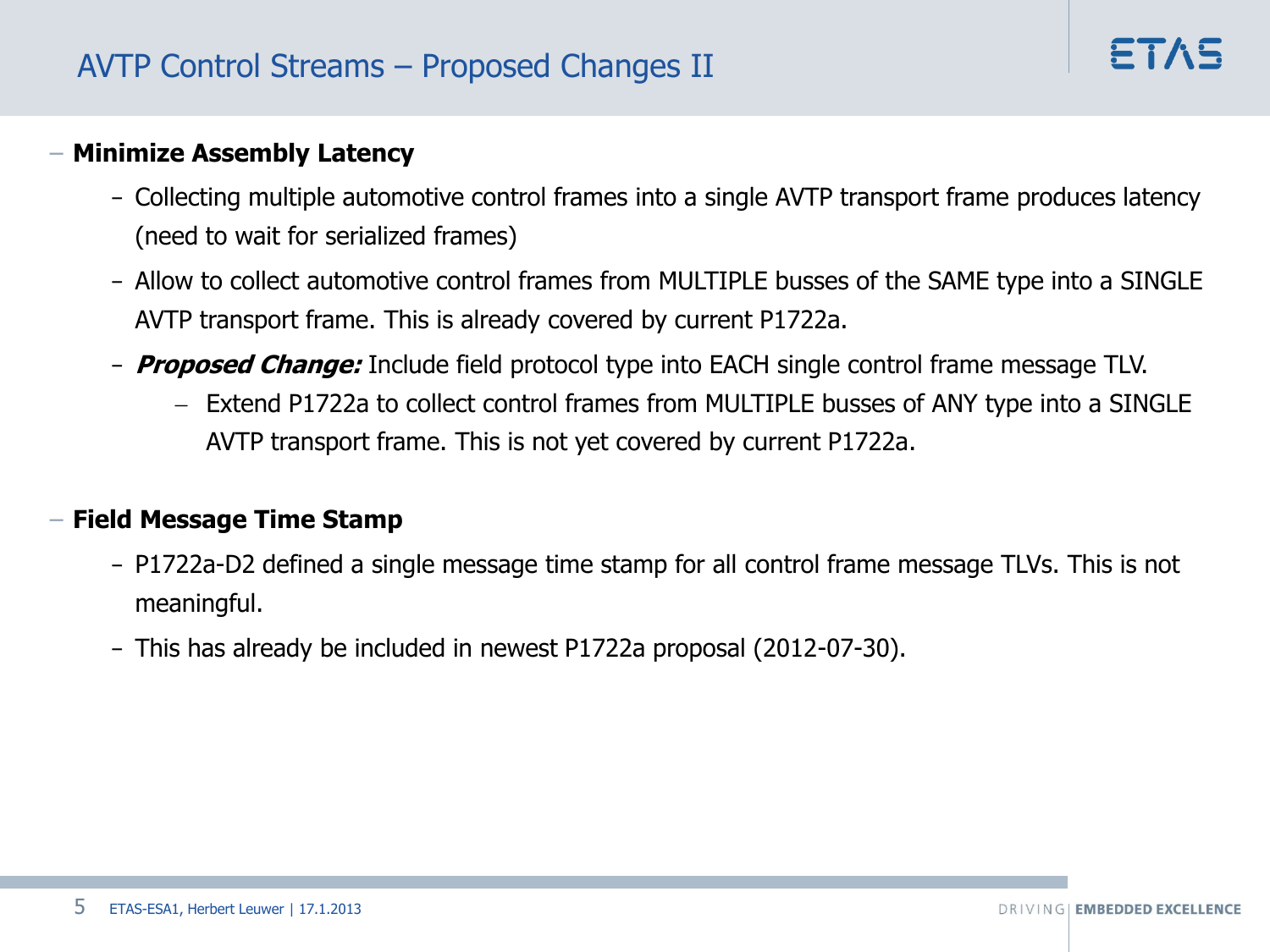## − **Field num\_messages**

- − This field opens a new store and forward context in the AVTP client layer (need to count automotive control frames and hand over to service layer).
- − It cannot avoid the necessity to iterate over variable length control frame message TLVs.
- − **Proposed Change:** Remove field num\_messages from specification. Alternative: define num messages as optional (num messages  $:= 0$  means field not set)

## − **Field dst\_bus (Destination Bus ID)**

- − The field *dst bus* breaks automotive bus paradigms, which define automotive busses as native multicast media and defines receive side filter mechanisms. For instance, the field does not allow to multicast a control frame to multiple destination busses. It also contradicts to Ethernet's native multicast properties.
- − **Proposed Change:** Remove field dst\_bus from specification. Note, that src\_bus is meaningful. Introduce an appropriate sender configuration mapping which allows to map frame IDs to transport descriptors. Introduce an appropriate receiver configuration which introduces subscription to a transport descriptor. A transport descriptor is basically the description of AVTP Ethernet stream. Does it make sense to communicate the sender mapping in a new field replacing dst\_bus?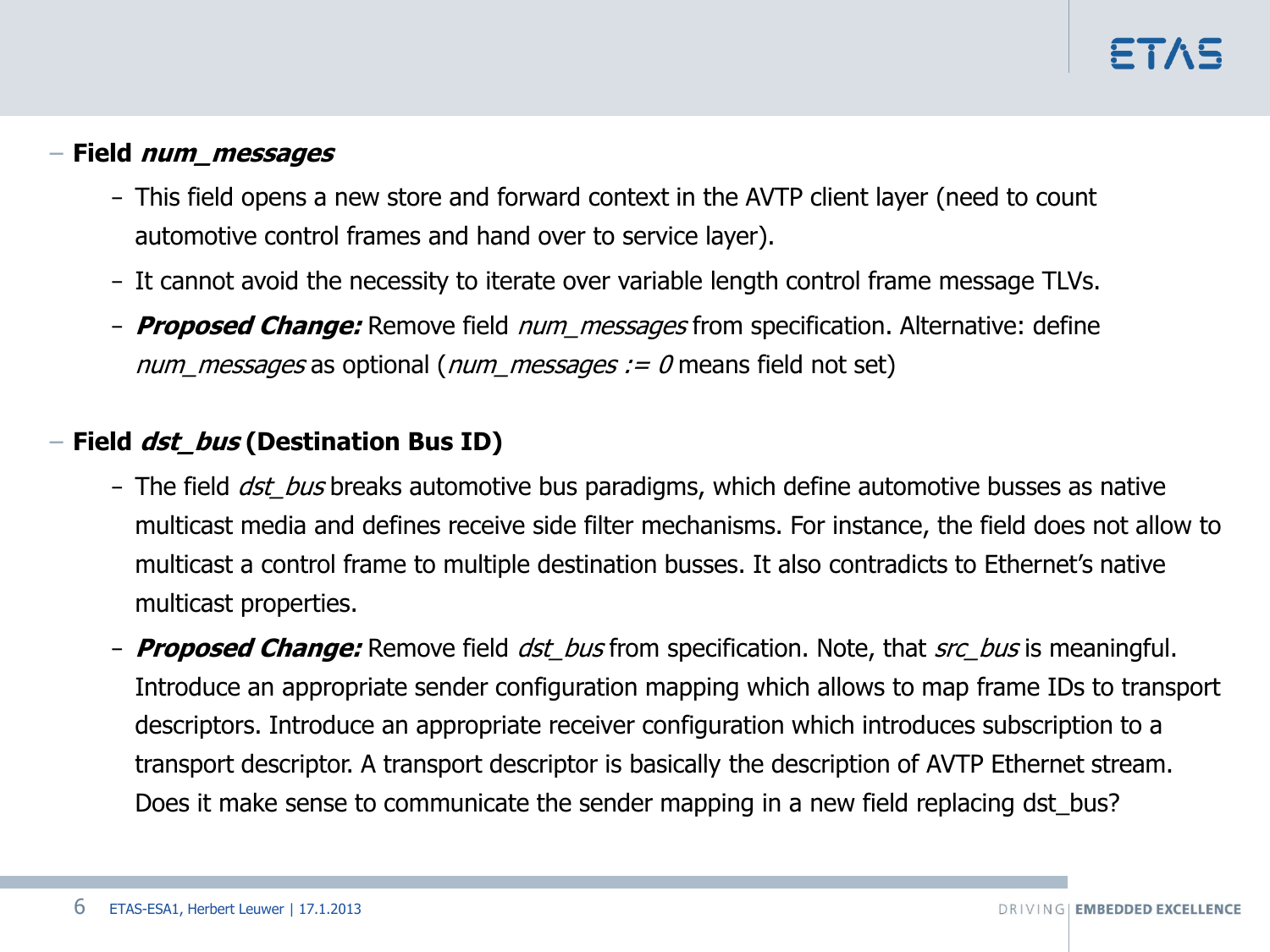## Proposed control frame messages – Option A

|    |  |  |  |               |                    |  |                       |                            | $\mathbf 1$ |        |  |              |    |                           |                   |  | $\overline{2}$ |              |             |  | 0 1 2 3 4 5 6 7 8 9 0 1 2 3 4 5 6 7 8 9 0 1 2 3 4 5 6 7 8 9 0 1 |          |  |          |  | 3          |    |  |  |  |                    |  |                    |                 |  |  |  |  |  |  |  |  |  |  |  |  |  |  |  |  |  |  |  |  |  |                    |  |
|----|--|--|--|---------------|--------------------|--|-----------------------|----------------------------|-------------|--------|--|--------------|----|---------------------------|-------------------|--|----------------|--------------|-------------|--|-----------------------------------------------------------------|----------|--|----------|--|------------|----|--|--|--|--------------------|--|--------------------|-----------------|--|--|--|--|--|--|--|--|--|--|--|--|--|--|--|--|--|--|--|--|--|--------------------|--|
| cd |  |  |  | subtype       |                    |  | <b>SV</b>             |                            | version mr  |        |  | $\mathsf{r}$ | tv |                           |                   |  |                | sequence_num |             |  |                                                                 | reserved |  |          |  |            | tu |  |  |  |                    |  |                    |                 |  |  |  |  |  |  |  |  |  |  |  |  |  |  |  |  |  |  |  |  |  |                    |  |
|    |  |  |  |               |                    |  | stream_id             |                            |             |        |  |              |    |                           |                   |  |                |              |             |  |                                                                 |          |  |          |  |            |    |  |  |  |                    |  |                    |                 |  |  |  |  |  |  |  |  |  |  |  |  |  |  |  |  |  |  |  |  |  | <b>AVTP Header</b> |  |
|    |  |  |  |               |                    |  |                       |                            |             |        |  |              |    |                           | avtp_timestamp    |  |                |              |             |  |                                                                 |          |  |          |  |            |    |  |  |  |                    |  |                    |                 |  |  |  |  |  |  |  |  |  |  |  |  |  |  |  |  |  |  |  |  |  |                    |  |
|    |  |  |  |               | packet data_length |  |                       |                            |             |        |  |              |    |                           |                   |  |                |              | reserved    |  |                                                                 |          |  |          |  |            |    |  |  |  |                    |  |                    |                 |  |  |  |  |  |  |  |  |  |  |  |  |  |  |  |  |  |  |  |  |  |                    |  |
|    |  |  |  |               |                    |  |                       |                            |             |        |  |              |    |                           | message_timestamp |  |                |              |             |  |                                                                 |          |  |          |  |            |    |  |  |  |                    |  |                    |                 |  |  |  |  |  |  |  |  |  |  |  |  |  |  |  |  |  |  |  |  |  |                    |  |
|    |  |  |  | protocol_type |                    |  |                       |                            |             | length |  |              |    |                           |                   |  | reserved       |              |             |  |                                                                 |          |  | src_bus  |  |            |    |  |  |  |                    |  |                    |                 |  |  |  |  |  |  |  |  |  |  |  |  |  |  |  |  |  |  |  |  |  |                    |  |
|    |  |  |  |               | identifier         |  |                       |                            |             |        |  |              |    | chan   r0   str synprenul |                   |  |                | cycle        |             |  | lmvl                                                            |          |  | reserved |  |            |    |  |  |  |                    |  |                    | FlexRay Message |  |  |  |  |  |  |  |  |  |  |  |  |  |  |  |  |  |  |  |  |  |                    |  |
|    |  |  |  |               |                    |  |                       | flexray_data (0-254 bytes) |             |        |  |              |    |                           |                   |  |                |              |             |  |                                                                 |          |  |          |  |            |    |  |  |  |                    |  |                    |                 |  |  |  |  |  |  |  |  |  |  |  |  |  |  |  |  |  |  |  |  |  |                    |  |
|    |  |  |  |               |                    |  |                       |                            |             |        |  |              |    |                           | message_timestamp |  |                |              |             |  |                                                                 |          |  |          |  |            |    |  |  |  |                    |  |                    |                 |  |  |  |  |  |  |  |  |  |  |  |  |  |  |  |  |  |  |  |  |  |                    |  |
|    |  |  |  | protocol_type |                    |  |                       |                            |             | length |  |              |    |                           | reserved          |  |                |              | hdredlesimv |  |                                                                 |          |  | src_bus  |  |            |    |  |  |  |                    |  |                    |                 |  |  |  |  |  |  |  |  |  |  |  |  |  |  |  |  |  |  |  |  |  |                    |  |
|    |  |  |  |               |                    |  |                       |                            |             |        |  | identifier   |    |                           |                   |  |                |              |             |  |                                                                 |          |  |          |  | r  rtr eff |    |  |  |  |                    |  | <b>CAN Message</b> |                 |  |  |  |  |  |  |  |  |  |  |  |  |  |  |  |  |  |  |  |  |  |                    |  |
|    |  |  |  |               |                    |  | can_data (0-64 bytes) |                            |             |        |  |              |    |                           |                   |  |                |              |             |  |                                                                 |          |  |          |  |            |    |  |  |  |                    |  |                    |                 |  |  |  |  |  |  |  |  |  |  |  |  |  |  |  |  |  |  |  |  |  |                    |  |
|    |  |  |  |               |                    |  |                       |                            |             |        |  |              |    |                           | message_timestamp |  |                |              |             |  |                                                                 |          |  |          |  |            |    |  |  |  |                    |  |                    |                 |  |  |  |  |  |  |  |  |  |  |  |  |  |  |  |  |  |  |  |  |  |                    |  |
|    |  |  |  | protocol_type |                    |  |                       |                            | reserved mv |        |  | length       |    |                           |                   |  | identifier     |              |             |  |                                                                 |          |  | src_bus  |  |            |    |  |  |  |                    |  |                    |                 |  |  |  |  |  |  |  |  |  |  |  |  |  |  |  |  |  |  |  |  |  |                    |  |
|    |  |  |  |               |                    |  | lin_data (8 bytes)    |                            |             |        |  |              |    |                           |                   |  |                |              |             |  |                                                                 |          |  |          |  |            |    |  |  |  | <b>LIN Message</b> |  |                    |                 |  |  |  |  |  |  |  |  |  |  |  |  |  |  |  |  |  |  |  |  |  |                    |  |
|    |  |  |  |               |                    |  |                       |                            |             |        |  |              |    |                           |                   |  |                |              |             |  |                                                                 |          |  |          |  |            |    |  |  |  |                    |  |                    |                 |  |  |  |  |  |  |  |  |  |  |  |  |  |  |  |  |  |  |  |  |  |                    |  |

− Important Rule: *protocol\_type* must have the same offset for all messages − Option A: *protocol\_type* and *length* at fixed positions for efficient parsing

7 ETAS-ESA1, Herbert Leuwer | 17.1.2013

FTA5